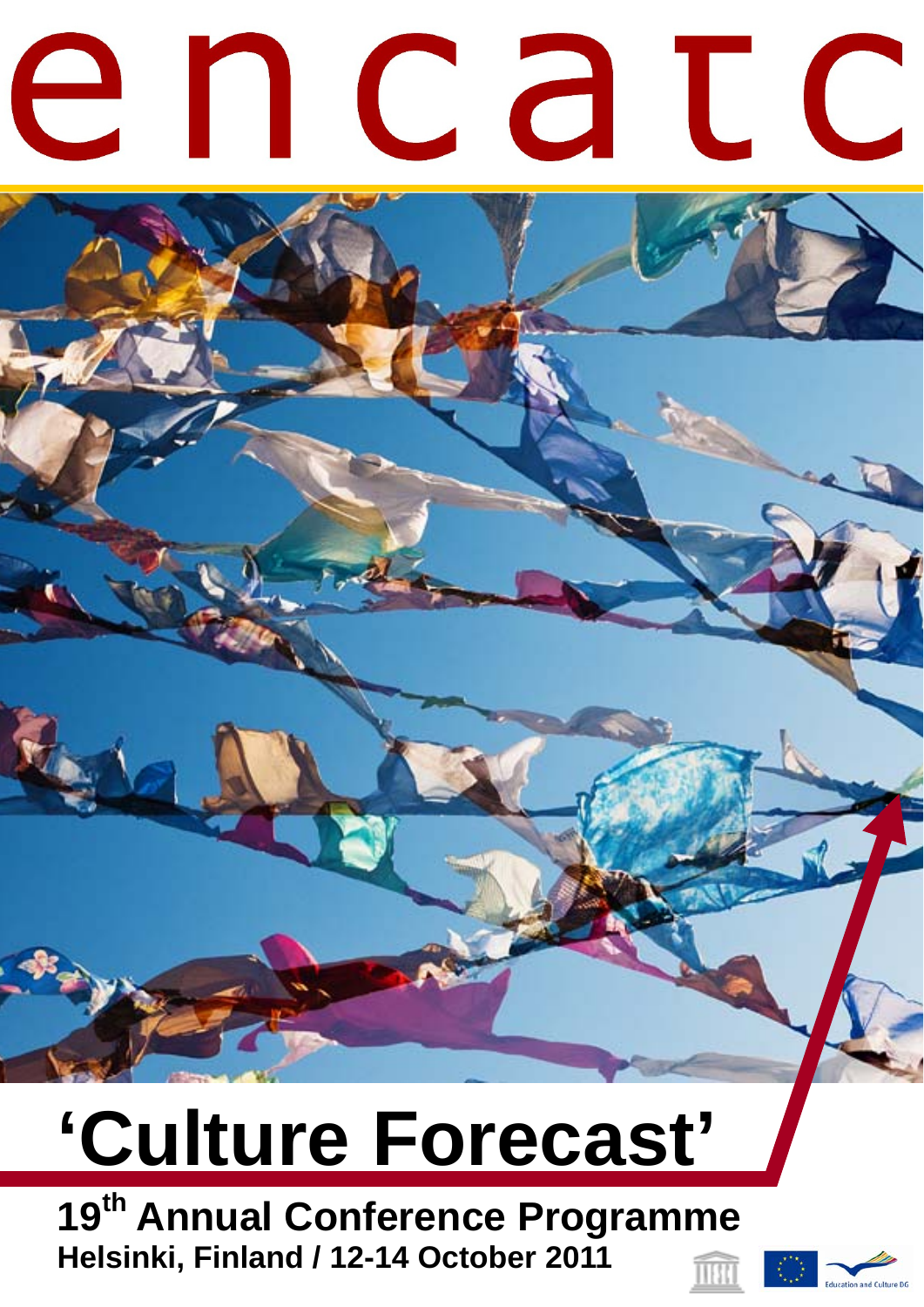### **For young researchers, ENCATC Conference participants, and invited guests**

Venue: Helsinki Metropolia University of Applied Sciences, Bulevardi 31, 4th floor, Assembly Hall

### **Young Cultural Policy Researchers Forum Part II**

| $08:30 - 08:55$ | <b>Registration</b>                                                                                                                                                                                         |
|-----------------|-------------------------------------------------------------------------------------------------------------------------------------------------------------------------------------------------------------|
| $09:00 - 10:30$ | Presentations from the 6 Cultural Policy Research Award finalists<br>Each CPRA finalist will present their research proposal to be followed by questions from<br>the CPRA jury and members of the audience. |
|                 | <b>PART I CPRA Presentations</b>                                                                                                                                                                            |
|                 | Achieving Balance in the Liaison between World Heritage and sustainable<br>development<br>Ana Rita Pereira Roders, Eindhoven University of Technology, Netherlands                                          |
|                 | Imag(in)ing Diversity. Migration and Transnational Film Production in<br><b>European World Cities</b><br>Arne Saeys, University of Southampton, United Kingdom                                              |
|                 | New-Regionalism, Culture and Territorial Cooperation: Experiences and<br>perspectives from the Mediterranean Arc<br>Thomas Perrin, University Institute of European Studies, Spain                          |
| $10:30 - 11:00$ | <b>Coffee Break</b>                                                                                                                                                                                         |
| $11:00 - 12:30$ | <b>PART II CPRA Presentations</b>                                                                                                                                                                           |
|                 | <b>Cultural Policy Frameworks (Re)constructing National and Supranational</b><br><b>Identities: Balkans and European Union</b><br>Aleksandar Brkic, University of Arts in Belgrade, Serbia                  |
|                 | <b>Cultural Policy and Urban Regeneration during Political Transition: The</b><br>case of Cardiff (Wales) and Split (Croatia)<br>Caitriona Noonan, University of Glamorgan, United Kingdom                  |
|                 | Culture-led strategies for local and regional development: Comparing 5<br><b>European cases</b><br>Laura Pierantoni, Polytechnic of Milan, Italy                                                            |

### **For all registered Conference participants and invited guests**

Venue: Helsinki Metropolia University of Applied Sciences, Bulevardi 31, 4th floor, Assembly Hall

| $13:00 - 17:00$ | Registration to the ENCATC 2011 Annual Conference                                                                                             |
|-----------------|-----------------------------------------------------------------------------------------------------------------------------------------------|
| $13:30 - 17:00$ | Study visits to cultural organizations in Helsinki                                                                                            |
| $18:00 - 19:30$ | Official opening of the 19 <sup>th</sup> ENCATC Annual Conference hosted by the<br>City of Helsinki. Cultural Policy Research Award Ceremony. |
|                 | Venue: City of Helsinki, City Hall, Pohjoisesplanadi, 11-13                                                                                   |
|                 | Dress code: smart casual.<br>Please note: Invitation card received upon registration required.                                                |
| $20:00 - 22:00$ | The evening continues at Glöd Bar & Grill                                                                                                     |

Venue: Glöd Bar & Grill, Korkeavuorenkatu 34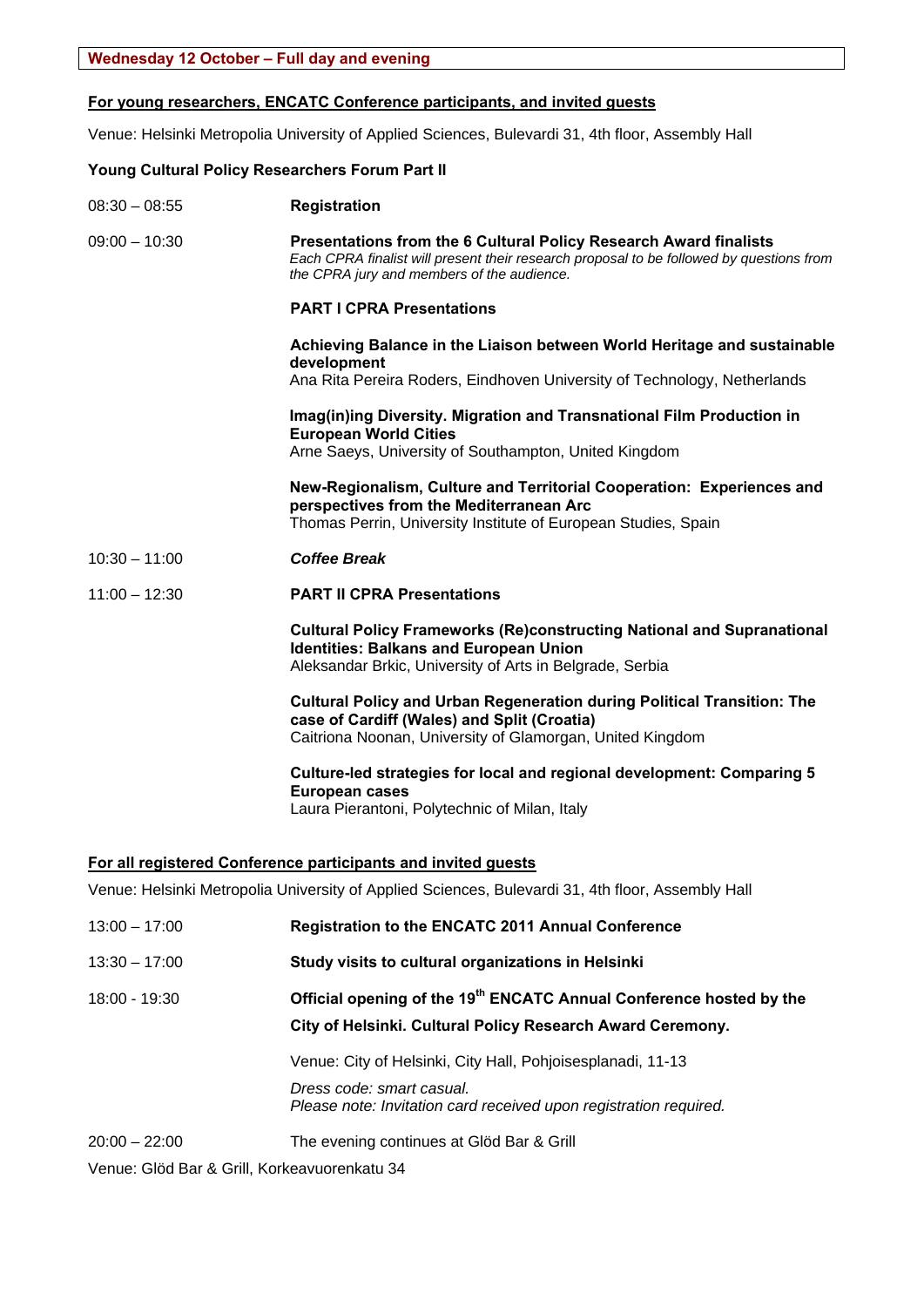## **For all registered Conference participants, and invited guests**

Venue: Helsinki Metropolia University of Applied Sciences, Bulevardi 31, 4th floor, Assembly Hall

| $08:45 - 09:05$ | <b>Maltti</b><br>Music performance                                                                                                                                                         |
|-----------------|--------------------------------------------------------------------------------------------------------------------------------------------------------------------------------------------|
| $09:05 - 09:10$ | <b>Words of welcome</b><br>Cristina Ortega Nuere, ENCATC President                                                                                                                         |
| $09:10 - 09:20$ | <b>Introduction to the Conference</b><br>Finnish conference team                                                                                                                           |
|                 | <b>PLENARY SESSION I - FORECASTING CULTURE 2012 - 2020</b>                                                                                                                                 |
| $9:20 - 10:05$  | Keynote speeches:<br>From Global Hype to Local Participation - Creative Economy Revisited                                                                                                  |
|                 | Saara L Taalas, IKEA Professor in Business Studies, School of Business and<br>Design, Linnaeus University, Sweden                                                                          |
| $10:05 - 10:25$ | Cultural networking in Europe and beyond: current trends and future<br>scenarios                                                                                                           |
|                 | Lidia Varbanova, PhD, Faculty Member, John Molson School of Business and<br>Research Associate, David O'Brien Centre for Sustainable Enterprise,<br>Concordia University, Montreal, Canada |
| $10:25 - 10:40$ | Questions and comments moderated by Gerald Lidstone, Director, ICCE<br>Institute for Creative and Cultural Entrepreneurship, Goldsmiths, University of<br>London, United Kingdom           |
| $10:40 - 10:50$ | Presentation of parallel working groups sessions I & II                                                                                                                                    |
| $10:50 - 11:15$ | <b>Coffee Break</b>                                                                                                                                                                        |
| $11:15 - 12:15$ | <b>PARALLEL WORKING GROUPS SESSION I - CULTURE FORECAST</b>                                                                                                                                |
| $12:15 - 13:45$ | <b>Lunch</b> (not provided)                                                                                                                                                                |
| $13:45 - 15:15$ | <b>PARALLEL WORKING GROUPS SESSION II - CULTURE FORECAST</b>                                                                                                                               |
| $15:15 - 15:45$ | Coffee break                                                                                                                                                                               |
| $15:45 - 16:15$ | Presentation of group work results<br>Wrap up and final comments about group work                                                                                                          |
|                 | <b>PLENARY SESSION II - FORECASTING CULTURE 2012 - 2020</b>                                                                                                                                |
| $16:15 - 17:00$ | Keynote speech:<br>Cultural Manager 2020 - new mediator roles between art and business                                                                                                     |
|                 | Katri Halonen, PhD, Acting Head of Department of Cultural Management,<br>Helsinki Metropolia University of Applied Sciences, Finland                                                       |
| $17:30 - 19:00$ | Possibility to see the pre-festival exhibition of Cartes Flux 2011                                                                                                                         |
| $18:30 - 19:00$ | Presentation of the new media art festival Cartes Flux 2011                                                                                                                                |
|                 | Presented by festival director Päivi Meros                                                                                                                                                 |
|                 | Venue: Cable Gallery, Cable factory, Tallberginkatu 1 C                                                                                                                                    |
| $19:00 - 24:00$ | Informal evening at Cable factory                                                                                                                                                          |
|                 | Venue: Restaurant Hima & Sali, Cable factory, Tallberginkatu 1 C                                                                                                                           |
|                 | Music performance by Niillas Holmberg & Roope Mäenpää                                                                                                                                      |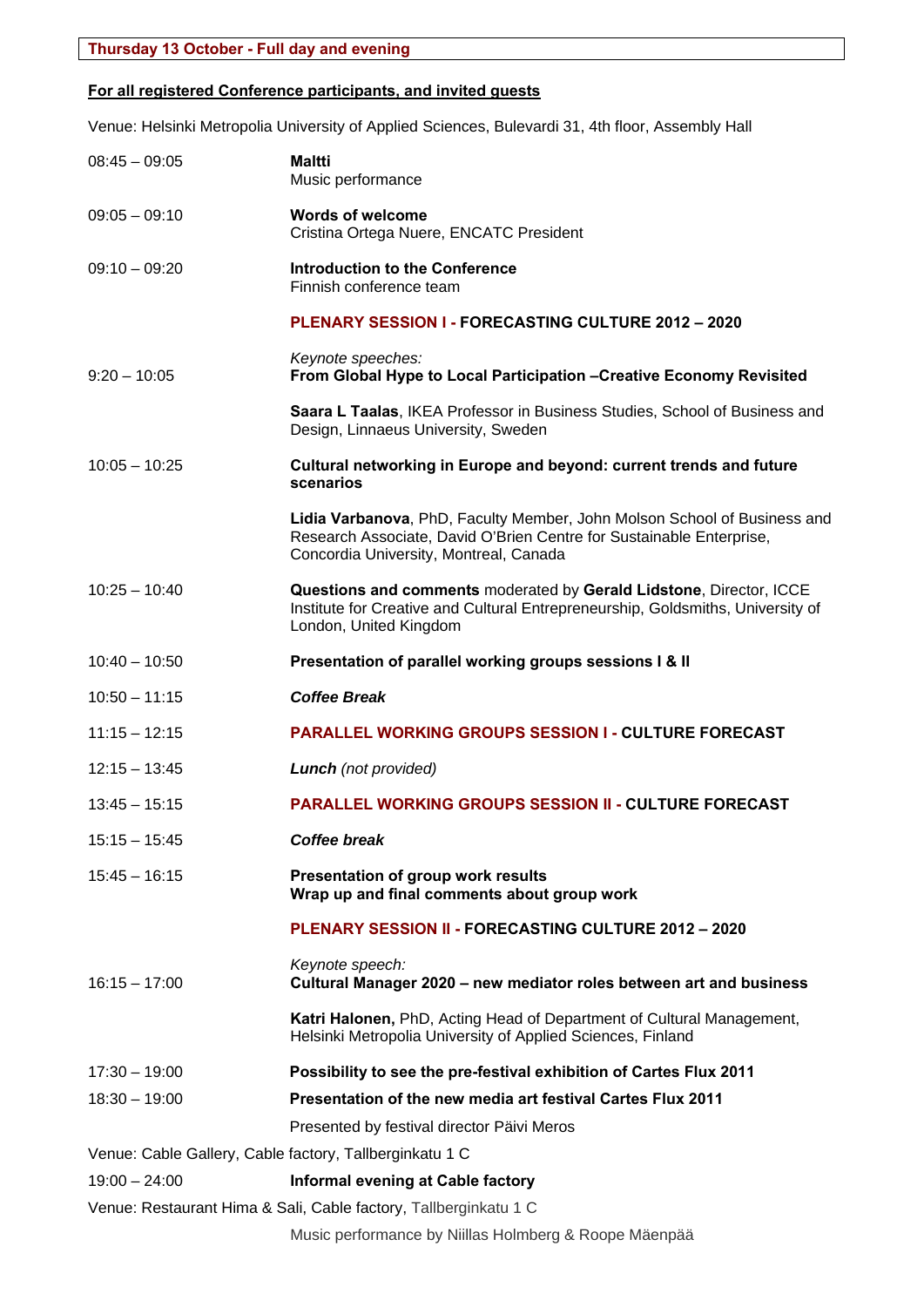## **For all Registered Conference participants, and invited guests**

Venue: Helsinki Metropolia University of Applied Sciences, Bulevardi 31, 4th floor

| $9:00 - 12:00$ | <b>SEMINARS – ENCATC THEMATIC AREAS ANNUAL MEETING</b> |
|----------------|--------------------------------------------------------|
|----------------|--------------------------------------------------------|

|                 | Seminar: Culture does good!!                                                                                                                                                                                                                                                                                                                                                                    |
|-----------------|-------------------------------------------------------------------------------------------------------------------------------------------------------------------------------------------------------------------------------------------------------------------------------------------------------------------------------------------------------------------------------------------------|
|                 | Chair: Pia Strandman, Metropolia University, Finland, Chair of the ENCATC<br>Thematic Area "Arts and Health"<br>Invited speakers: Jukka Saukkolin, R&D Manager, Turku European Capital<br>of Culture 2011, Finland<br>Dr Jenny Elliott, Arts Care CEO, N.I. and practicing dance professional, UK                                                                                               |
|                 | Seminar: The Ant-Hill; The ecology of the cultural field                                                                                                                                                                                                                                                                                                                                        |
|                 | <b>Chairs: Lotta Lekvall, Natverkstan, Sweden, Chair of the ENCATC Thematic</b><br>Area "Creative Industries and Cultural Management"<br>Claire Giraud Labalte, Université Catholique de l'Ouest d'Angers, France,<br>Chair of the ENCATC Thematic Area "Understanding Heritage"                                                                                                                |
|                 | Seminar: Cultural sustainability of a city in precarious times                                                                                                                                                                                                                                                                                                                                  |
|                 | <b>Chair: Svetlana Hristova, South-West University in Blagoevgrad, Bulgaria,</b><br>Chair of the ENCATC Thematic Area "Urban Management and Cultural Policy<br>of the City"                                                                                                                                                                                                                     |
|                 | Invited speaker: Dr. Katriina Soini, University of Jyväskylä, Chair of the<br>COST action IS1007, Finland                                                                                                                                                                                                                                                                                       |
|                 | Seminar: Building together the agenda for the Performing Arts<br><b>Management Thematic Area</b>                                                                                                                                                                                                                                                                                                |
|                 | Chairs: Blanka Chladkova, Janacek Academy of Music and Perfoming Arts in<br>Brno, Czech Republic, Chair of the Thematic Area "Performing Arts<br>Management"                                                                                                                                                                                                                                    |
|                 | Svetlana Waradzinova, Academy of Music and Dramatic Arts (VSMU),<br>Slovakia, Chair of the ENCATC Thematic Area "Performing Arts Management"                                                                                                                                                                                                                                                    |
|                 | Seminar: Monitors of culture : Creativity is healthy                                                                                                                                                                                                                                                                                                                                            |
|                 | Chair: Cristina Ortega Nuere, University of Deusto, Spain, Chair of the Policy<br>Grouping "Monitors of Culture"<br>Invited speaker: Timo Cantell, Responsible for the Urban Research Unit at<br>City of Helsinki Urban Facts, Finland                                                                                                                                                          |
|                 | Seminar: From cultural diplomacy to cultural cooperation?                                                                                                                                                                                                                                                                                                                                       |
|                 | Chair: Gerald Lidstone, ICCE Institute for Creative and Cultural<br>Entrepreneurship, Goldsmiths University of London, United Kingdom, Chair of<br>the ENCATC Thematic Area "Europe International"<br>Invited speaker: Jukka Hyde Hytti, Executive Producer of International<br>Projects TINFO - Theatre Info, Finland<br>Marianna Kajantie, Cultural Director of the City of Helsinki, Finland |
| $12:15 - 13:00$ | <b>Lunch</b> (not provided)                                                                                                                                                                                                                                                                                                                                                                     |
| $13:30 - 15:30$ | <b>PARALLEL SESSION I - ENCATC Research Session</b>                                                                                                                                                                                                                                                                                                                                             |
|                 | (See following page for further details about the Research Session)                                                                                                                                                                                                                                                                                                                             |
| $13:30 - 15:30$ | <b>PARALLEL SESSION II - Market Place Presentations of project proposals</b>                                                                                                                                                                                                                                                                                                                    |
| $15:45 - 16:45$ | <b>PLENARY SESSION III - General Assembly (ENCATC Members ONLY)</b>                                                                                                                                                                                                                                                                                                                             |
| $16:45 - 17:00$ | <b>Evaluation</b>                                                                                                                                                                                                                                                                                                                                                                               |

### 18:00 **Movie Night at Lasipalatsi**

Venue: Rio Rex, Lasipalatsi, Mannerheimintie 22-24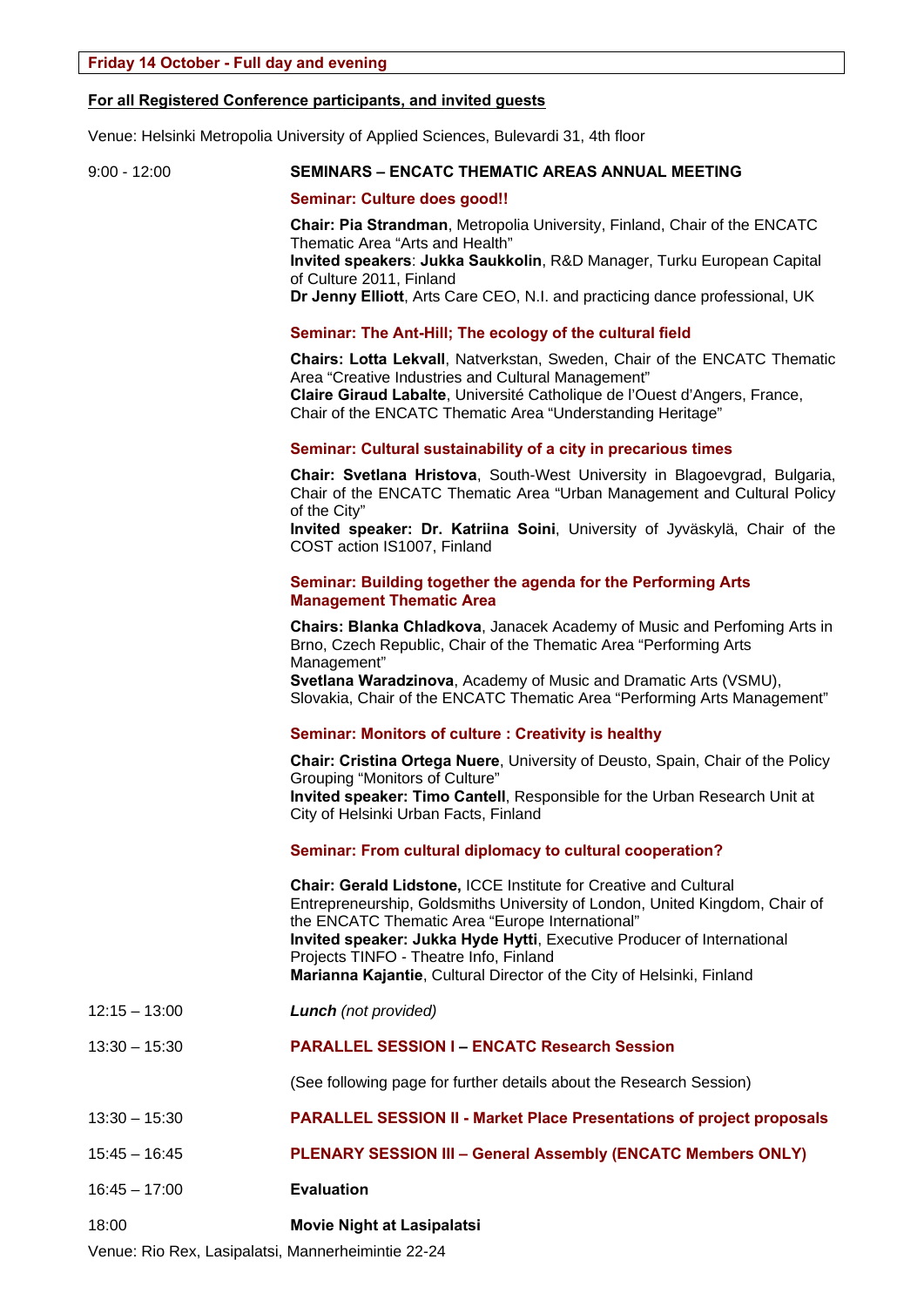# **ENCATC Research Session**

### **Friday 14 October, 13:00 – 15:30**

Venue: Helsinki Metropolia University of Applied Sciences, Bulevardi 31

*Please note: Participants are invited to select one out of the five Sessions listed below, as the Sessions will all be taking place simultaneously.* 

### **Parallel Session 1A: Education Room: Assembly Hall** Room: Assembly Hall

*Chair: Cristina Ortega Nuere, University of Deusto, Spain*

**Barbara Neundlinger, KulturKontakt, Austria**  Initiative Cultural Education with Schools at Austrian Federal Museums

**Consuela Dobrescu, Universitat Internacional de Catalunya, Spain**  The Role of the Cultural Project in Cultural Management Education - A Case Study of Good Practice

**Eeva Kuoppala, Mikkeli University of Applied Sciences, Finland**  Mikkeli Meets Russia: A cultural event as a vehicle of local collaboration and learning

### **Dejana Prnjat, Arts Academy in Belgrade, Serbia**

Teaching Methodology for Education in the Field of Cultural Policy: Case Study of Universities in Belgrade, Serbia

### **Zdenka Sokolíčková, University of Hradec Králové, Czech Republic**

Transcultural communication – Way to responsibility toward culture

### **Parallel Session 1B: Cultural Policy Room: P401** Room: P401

*Chair: Lluís Bonet, University of Barcelona, Spain* 

### **Nuria Cortés, University of Deusto, Spain**

Boosting social innovation and cultural exchange by means of Cultural Diplomacy

### **Federica Onofri, University of Bologna, Italy**

The rhetoric of Cultural Policies and the issue of "getting things done: Bologna Cultural Capital ten years after

### **Oksana Shevchenko, Crimean University of Culture, Arts and Tourism, Ukraine**

Cultural Diversity as a cornerstone for forumalation of cultural policy of city: Challenge for post-Soviet society

**Fabien Van Geert, University of Barcelona, Spain** 

What Role for the Catalan Museums in the Immigration Integration Policy?

### **Natalia Grincheva, City University London, United Kingdom**

Digital Diplomacy as a New Strategy for Open Access to the Culture of Europe

### **Parallel Session 1C: Local Development Room: P423**

*Chair: Ritva Mitchell, CUPORE, Finland*

**Giulia Cancellieri, Bocconi University, Italy**  Performing Arts and City Image Enhancement: Shedding Light on Cultural Compounds

**Alice Halsdorfer, Senate Chancellery – Cultural Affairs Department of Central Policy Issues, Germany**  Public Value Management in the light of the UNESCO Convention 2005

### **Sophia Labadi, UNESCO, France**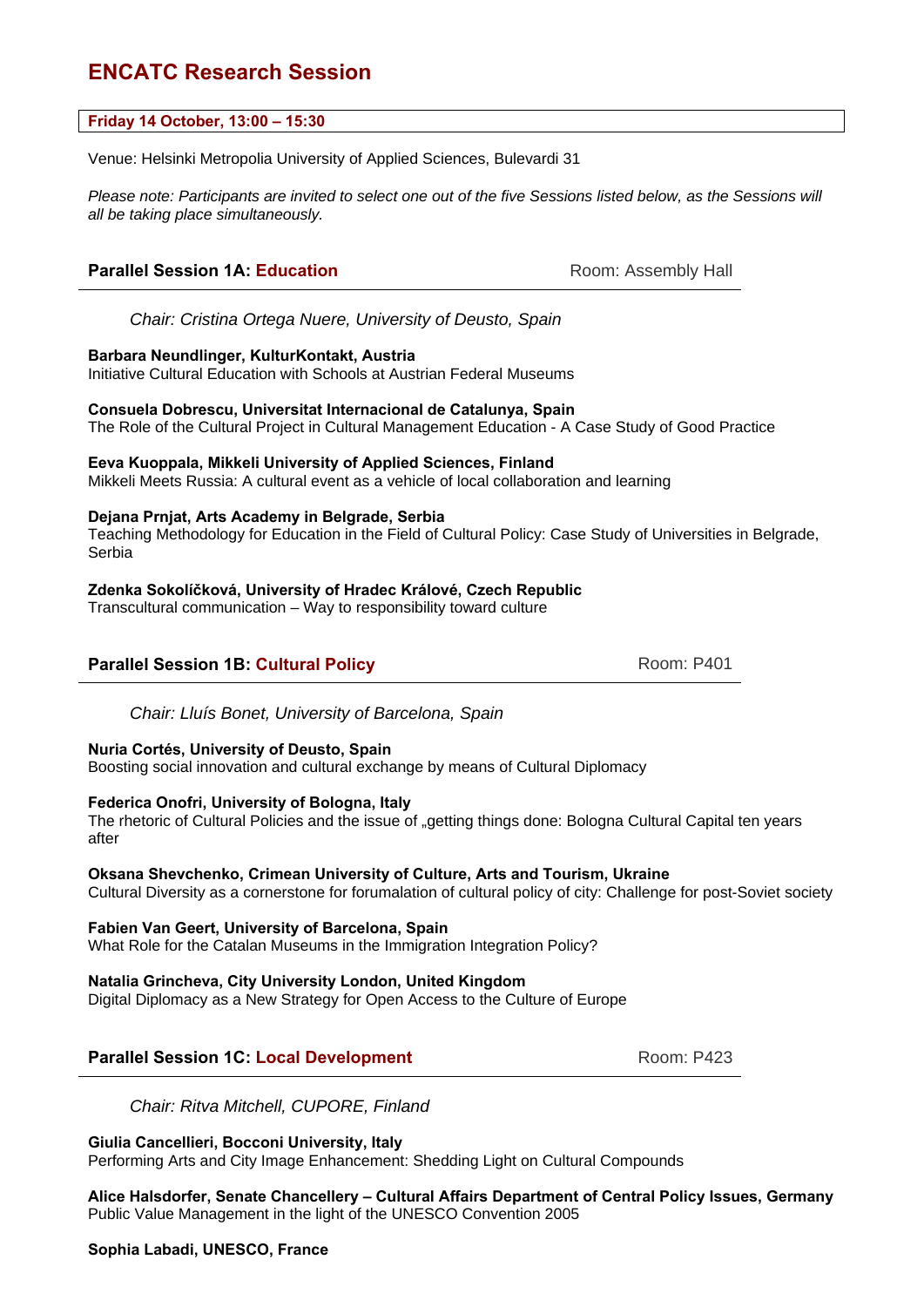Evaluating the socio-economic impacts of selected regenerated heritage sites in Europe

**Parallel Session 1D: Management** Room: P429

### **Ana Rita Pereira Roders, Eindhoven University of Technology, The Netherlands**

Determining the effectiveness of heritage impact assessments: surveying the theoretical framework applied to World Heritage

| Chair: Fabio Donato, University of Ferrara, Italy                                                                                                                                             |
|-----------------------------------------------------------------------------------------------------------------------------------------------------------------------------------------------|
| Pekka Uotila, Mikkeli University of Applied Sciences, Finland<br>Projects as the Institutional Context for the Cultural Manager: A Critical Approach                                          |
| Lucie Šilerová, Janacek Academy of Music and Performing Arts, Czech Republic<br>Management models of symphonic orchestras in Czech Republic and their development in 21 <sup>st</sup> century |
| Francesca Imperiale, University of Salento, Italy<br><b>Performance Evaluation in Theatre Networks</b>                                                                                        |
| Emiko Kakiuchi, National Graduate Institute for Policy Studies, Japan<br>The problems of theater management in Japan: a change of funding system from government subsidy to<br>plural funding |
| Francesco Badia, University of Ferrara, Italy<br>Opportunities and critical points of the introduction of performance measurement systems in theatres                                         |
| Sanja Petričić, University of Arts, Belgrade, Serbia<br>Conductor as the public figure of the orchestra                                                                                       |

**Parallel Session 1E: Marketing & Entrepreneurship Room: P421** 

*Chair: Gerald Lidstone, Goldsmiths University of London, United Kingdom* 

### **Constance DeVereaux, Northern Arizona University, USA**

Cultural Education towards Creative Entrepreneurship among Marginalized Peoples

### **Ekaterina Kondrashova, Institute for Cultural Programs, Russia**

Northern Dimension Management: From Music Festivals to Creative Industries

### **Marta Maria Montella, Sapienza Università di Roma, Italy**

Corporate Museums and local area marketing. Enhancement of place specific cultural heritage.

### **Sandra Painbéni, European Business School Paris, France**

How can novel publishers access the potentially profitable "young adults" market in France? An assessment of the main methods recommended by publishing professionals and consumers.

### **Ashley Wong, DOXA, United Kingdom**

Digital Contexts in Policy, Organisations and the Media Arts: Emerging Practices and Trends in the UK